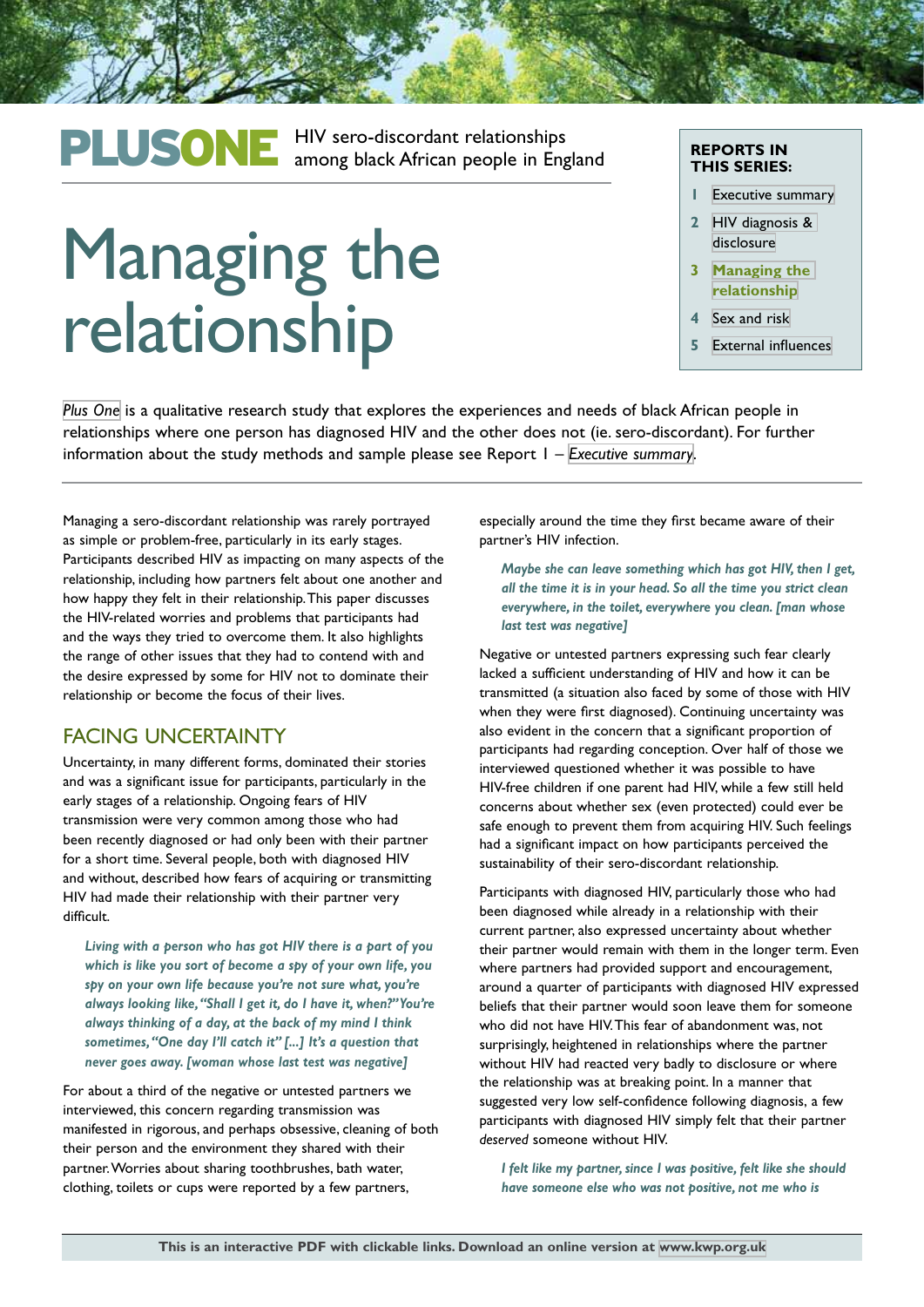*positive. I was feeling that, OK, how is, I did not see it being possible for us to live together, one being positive and one negative [...] I did not see it as putting our heads together and agreeing on anything because it was always fighting and fighting. So I was saying to myself, I think it's better for her just to leave me alone instead of going to find somebody else.[man with diagnosed HIV]*

Several of the participants without HIV described how hard it was for them to manage their own fears while also acknowledging their partner's concerns. Those who had made a decision to try and maintain or develop the relationship found continuing fears of transmission very draining.

The cause of uncertainty was generally a lack of understanding: either about the nature, prognosis or infectiousness of HIV; or about how the other partner felt about the future of the relationship. Nearly all felt that such uncertainty could best be overcome by talking through worries and concerns with their partner, and by accessing information or services that could inform them about HIV. Around half of all participants described how talking openly and honestly about their feelings regarding HIV, and their feelings for one another, had helped them to sustain and improve their relationship.

*I think it build trust between the two of us. There is trust now, she can trust me now. But, I think it has made me more confident as a person and she's so much more well informed now. It's, I think it has made us closer in our relationship. Made us so much closer because the trust is good. [man with diagnosed HIV]*

However, for others, communication about HIV and discussion of their worries or fears was rare. There was a perception held by some that discussion only served to make things worse by highlighting their sero-discordance and this made people even less inclined to talk about their feelings.

*You get fed up because we have been having so many arguments quite often and it is all about my medical condition so I get fed up and I tell him it's ok for him to go and find someone because I get fed up with these things, you know and I'm like... [Long pause] I am better off on my own you understand... [Starts crying]. He just gets fed up of talking about it... [woman with diagnosed HIV]*

Some of the participants with diagnosed HIV, especially women, struggled to engage their partners in discussion about HIV or their worries regarding their relationship. A small number described how their negative or untested partner refused to discuss the issue at all, leaving them facing even greater uncertainty regarding their partner's intentions and the future of their relationship.

Given the uncertainty that many participants faced, it is interesting to note how rare it was for participants to have encountered other people who were in sero-discordant relationships. This lack of visible role-models meant not only that there was a profound lack of advice or information offered by peers, but also led many participants to question whether a sero-discordant relationship could ever be viable in the long

term. Participants described a common perception within black African communities that individuals in such relationships could never be happy and that the uninfected partner could not remain that way indefinitely. However, around a quarter of participants had, with great effort and mutual discussion, discovered that sero-discordant relationships could indeed be happy, healthy and successful.

*I think when you are HIV positive you only think you can only go with a person who is HIV positive but because you haven't, your mindset is telling you the only person you can go out with is HIV positive. But it's not true. It's not true. [woman with diagnosed HIV]*

#### POWER AND DISEMPOWERMENT

A theme of power and disempowerment was common within many of the sero-discordant relationships described by participants. Many of those with diagnosed HIV, particularly women, struggled to achieve happiness in their sexual and intimate lives. The section above described how some participants with diagnosed HIV lived in fear that their partner would leave them for someone who did not have HIV. As well as being very unsettling, it was also disempowering. Men and women who found themselves in this position were so gripped by this fear of abandonment that they often accepted their problems within the relationship without question or complaint.

*I think more the person living with HIV because we often tend to take responsibility and carry the burden around with the relationship, I think we tend to try a lot more and maybe stay in bad relationships because you think at least it is acceptable, he has accepted my status. I think a lot of times people maybe tend to tolerate a lot more than they would do normally if they didn't have the HIV. [woman with diagnosed HIV]*

Participants with diagnosed HIV sometimes described how attempts to question or disagree with their partner were met with cold reminders of their status and an implicit suggestion that they had no right or power to change their current situation.

*Whenever we have a slight argument, whenever there's a slight problem and then there's this shouting and this and this, that, hey, you've got the disease, this and that, you know, all these things. [man with diagnosed HIV]*

Concerns about the effect of unequal power positions were also raised by around a fifth of partners without diagnosed HIV. A few such individuals described how they were not comfortable with their partner's tentativeness and gratitude, and they were keen to return to a 'normal' relationship where both partners could freely articulate their thoughts and feelings.

*You just need, you need to feel when he's not happy, you need to know he's not happy, but it doesn't seem like I will see much of that. So, and then I just don't want to be like controlling in the relationship. I like a bit of a challenge, so I like someone to challenge me. [man whose last test was negative]*

Unfortunately this perspective was not evident in the majority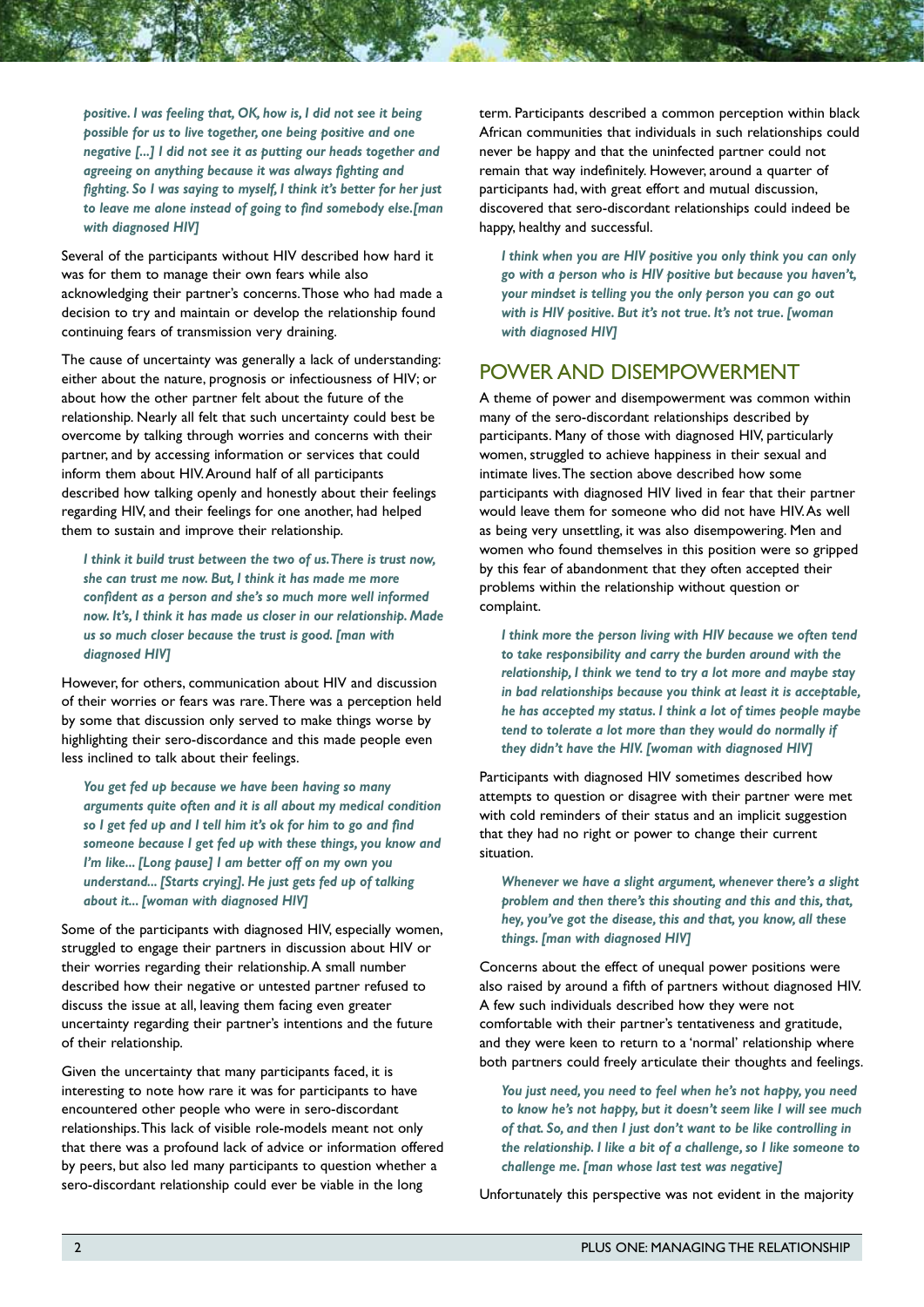of cases and some troubling accounts of partners taking advantage of their seemingly more powerful position were described. Descriptions of physical assault directed at participants with diagnosed HIV were extremely rare, but frequent emotional or psychological abuse, coupled with threats of disclosure to significant others or withdrawal of financial or practical support were reported by around a quarter of participants with diagnosed HIV.

### DEALING WITH DIFFERENCE

Some of the people we interviewed had been in serodiscordant relationships for only a few months, whereas others had been together for many years. Eight participants had been in sero-discordant relationships until relatively recently but, for a variety of reasons, that relationship had ended. Although a third of the participants reported that they were coping well and felt there were no underlying problems in their relationship relating to HIV sero-discordance, many others faced ongoing and complex issues.

Participants, both diagnosed with HIV and not, reported feeling differently about their partners following their diagnosis or disclosure, despite trying their best to deal with the news and accept the situation.

*We do love each other still but there's a distance between us, there's now a distance between us because I see sometimes he's like, he's not sure about my feelings about him. [woman whose last test was negative]*

Problems with sex and utilising condoms often served to emphasise this distance. Sex is generally perceived as an integral part of any relationship and sexual problems had a significant impact on happiness with the relationship more broadly. Dissatisfaction with sex, and the problems associated with managing the risk of transmission (explored further in Report 4: *Sex and risk*) were the main reasons cited for engagement in sex outside of the relationship, and this was true for both partners in the sero-discordant relationship.

Several participants with diagnosed HIV felt that their partners simply did not understand how difficult life was for them, an issue exacerbated by the fact that some of their partners were very uncomfortable talking about HIV. A few of those undiagnosed partners (mainly women) also felt that their partner with HIV did not understand the problems that *they* faced.

*My husband, I just make like him happy, I never think about anything, because I feel, I feel for him. Like, I know the situation, you know, it's not easy thing to be diagnosed HIV. So I don't want, like, to show him that I have real difficulties, that I'm stressed. I just make like everything is fine to me, that I'm happy about everything. [woman whose last test was negative]*

Dealing with the reality of their situation was made worse by a difficulty talking to people outside of their relationship about HIV. Male participants, in particular, were sometimes so concerned about how their news of HIV might be received in their community that they forbade their partners from talking

about it with anyone else. In such circumstances the partner was forced to seek out support in secret and therefore their access to individuals or professional services was severely limited.

In some instances, the pressures of trying to manage the relationship had proved too great and participants had either separated from their sero-discordant partners, or were very close to doing so.

*Now I'm old but I'm thinking to separate with him, because it's really hard. He, it must … him to see that this person which I'm living with, she is helping me, let me try to do good and to help, but he don't think that. So I'm in punishment all the time. [woman whose last test was negative]*

However this was not the case for all, and over a third of the sample reported that they were managing to deal with HIV as a part of their relationship and did not feel that it had any long lasting negative impact. They talked openly with their partners about worries and concerns and negotiated their relationship fairly. Partners without diagnosed HIV might assist their partner to adhere to HIV medications or offer practical support during periods of ill-health. Sometimes the need to talk explicitly about fears, hopes and the future helped bring them closer together. This was only the case for a very small number of people, but their voice and experience should be acknowledged.

*I was, we were fine about it. Or I was fine about it. It didn't stop or have any, there was never, it was never detrimental to our relationship. In fact it probably brought us together. [man whose last test was negative]*

### HIV HAS ITS PLACE

HIV had a significant impact on how partners engaged with one another, how they negotiated their relationship and how happy they were. Its presence had changed the nature of nearly all the relationships we explored and changed the way in which individuals perceived their future. However, many of the people we interviewed were keen to emphasise their desire for HIV to not overpower everything else in their lives. Many participants wanted to return to 'normal' and not allow a virus to dominate their relationship.

*It was difficult the first days but now he is normal to me. I am just being my normal self. If he say yes, he says yes, if he says no he says no, because I've decided if I put this it will be like a third person in this relationship. [woman whose last test was negative]*

This concern to not talk about HIV too often, or give it undue prominence in the relationship, was balanced with a desire to avoid HIV transmission. Some partners wanted to talk about HIV a lot so that they never forgot the very real risk in their immediate environment, while others tried to avoid discussion about it unless absolutely necessary. This latter view was more common among people who had been in sero-discordant relationships for longer periods of time. As their understanding of how HIV can impact on their health and well-being changed